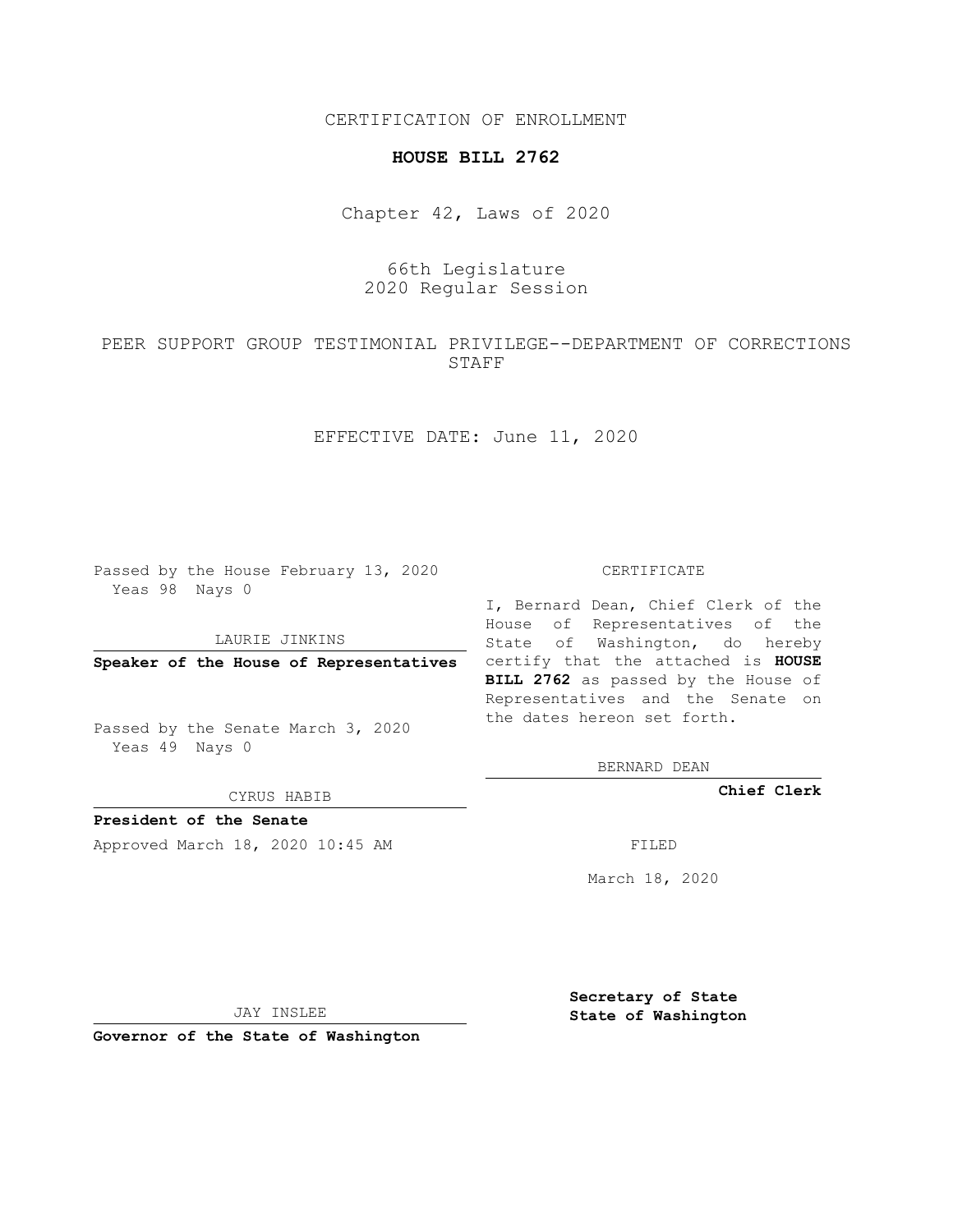### **HOUSE BILL 2762**

Passed Legislature - 2020 Regular Session

**State of Washington 66th Legislature 2020 Regular Session**

**By** Representatives Rude, Irwin, and Lovick

Read first time 01/21/20. Referred to Committee on Civil Rights & Judiciary.

 AN ACT Relating to extending the peer support group testimonial privilege to include staff persons of the department of corrections; 3 and amending RCW 5.60.060.

BE IT ENACTED BY THE LEGISLATURE OF THE STATE OF WASHINGTON:

 **Sec. 1.** RCW 5.60.060 and 2019 c 98 s 1 are each amended to read as follows:6

 (1) A spouse or domestic partner shall not be examined for or against his or her spouse or domestic partner, without the consent of the spouse or domestic partner; nor can either during marriage or during the domestic partnership or afterward, be without the consent 11 of the other, examined as to any communication made by one to the other during the marriage or the domestic partnership. But this exception shall not apply to a civil action or proceeding by one 14 against the other, nor to a criminal action or proceeding for a crime committed by one against the other, nor to a criminal action or proceeding against a spouse or domestic partner if the marriage or the domestic partnership occurred subsequent to the filing of formal charges against the defendant, nor to a criminal action or proceeding for a crime committed by said spouse or domestic partner against any child of whom said spouse or domestic partner is the parent or guardian, nor to a proceeding under chapter 71.05 or 71.09 RCW: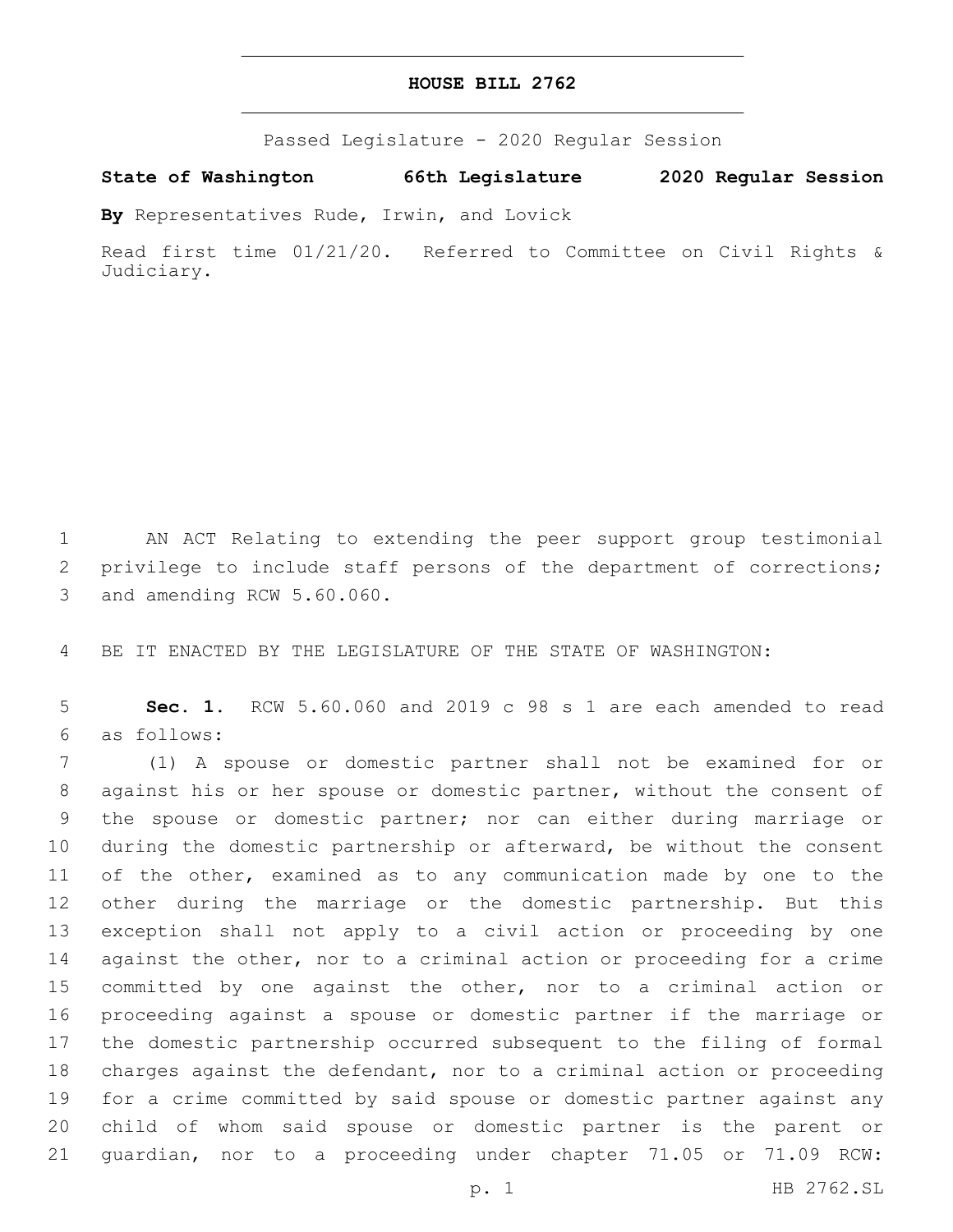PROVIDED, That the spouse or the domestic partner of a person sought to be detained under chapter 71.05 or 71.09 RCW may not be compelled to testify and shall be so informed by the court prior to being called as a witness.4

 (2)(a) An attorney or counselor shall not, without the consent of his or her client, be examined as to any communication made by the client to him or her, or his or her advice given thereon in the 8 course of professional employment.

 (b) A parent or guardian of a minor child arrested on a criminal charge may not be examined as to a communication between the child and his or her attorney if the communication was made in the presence of the parent or guardian. This privilege does not extend to 13 communications made prior to the arrest.

 (3) A member of the clergy, a Christian Science practitioner listed in the Christian Science Journal, or a priest shall not, without the consent of a person making the confession or sacred confidence, be examined as to any confession or sacred confidence made to him or her in his or her professional character, in the course of discipline enjoined by the church to which he or she 20 belongs.

 (4) Subject to the limitations under RCW 71.05.360 (8) and (9), a physician or surgeon or osteopathic physician or surgeon or podiatric physician or surgeon shall not, without the consent of his or her patient, be examined in a civil action as to any information acquired in attending such patient, which was necessary to enable him or her to prescribe or act for the patient, except as follows:

 (a) In any judicial proceedings regarding a child's injury, 28 neglect, or sexual abuse or the cause thereof; and

 (b) Ninety days after filing an action for personal injuries or wrongful death, the claimant shall be deemed to waive the physician- patient privilege. Waiver of the physician-patient privilege for any one physician or condition constitutes a waiver of the privilege as to all physicians or conditions, subject to such limitations as a 34 court may impose pursuant to court rules.

 (5) A public officer shall not be examined as a witness as to communications made to him or her in official confidence, when the 37 public interest would suffer by the disclosure.

 (6)(a) A peer support group counselor shall not, without consent 39 of the ((first responder or jail staff person)) peer support group 40 client making the communication, be compelled to testify about any

p. 2 HB 2762.SL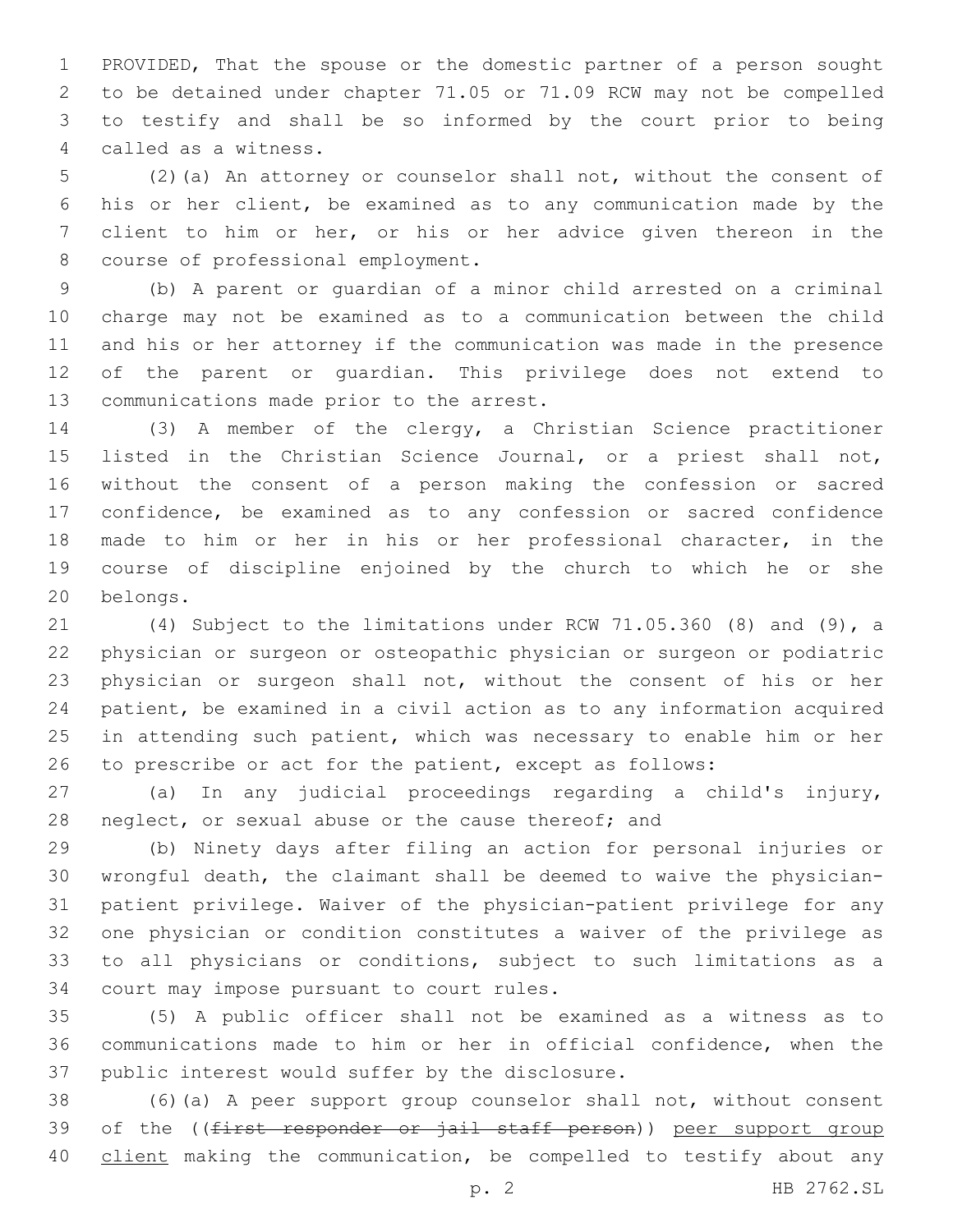1 communication made to the counselor by the ((first responder or jail staff person)) peer support group client while receiving counseling. The counselor must be designated as such by the agency employing the ((first responder or jail staff person)) peer support group client prior to the incident that results in counseling. The privilege only applies when the communication was made to the counselor while acting in his or her capacity as a peer support group counselor. The privilege does not apply if the counselor was an initial responding first responder, department of corrections staff person, or jail 10 staff person $((\tau))$ ; a witness $((\tau))$ ; or a party to the incident which prompted the delivery of peer support group counseling services to 12 the ((first responder or jail staff person)) peer support group 13 client. 14 (b) For purposes of this section: 15 (i) "First responder" means: 16 (A) A law enforcement officer; (B) A limited authority law enforcement officer;

- 18 (C) A firefighter;
- (D) An emergency services dispatcher or recordkeeper;
- (E) Emergency medical personnel, as licensed or certified by this 21 state; or
- (F) A member or former member of the Washington national guard acting in an emergency response capacity pursuant to chapter 38.52 24 RCW.
- (ii) "Law enforcement officer" means a general authority 26 Washington peace officer as defined in RCW 10.93.020( $\left(\frac{1}{r}\right)$ ).

 (iii) "Limited authority law enforcement officer" means a limited authority Washington peace officer as defined in RCW 10.93.020 who is employed by the department of corrections, state parks and recreation commission, department of natural resources, liquor and cannabis 31 board, or Washington state gambling commission (( $\div$  and)).

(iv) "Peer support group client" means:

(A) A first responder;

# (B) A department of corrections staff person; or

- (C) A jail staff person.
- 36 (v) "Peer support group counselor" means:

 (A) A first responder, department of corrections staff person, or jail staff person or a civilian employee of a first responder entity or agency, local jail, or state agency who has received training to 40 provide emotional and moral support and counseling to a ((first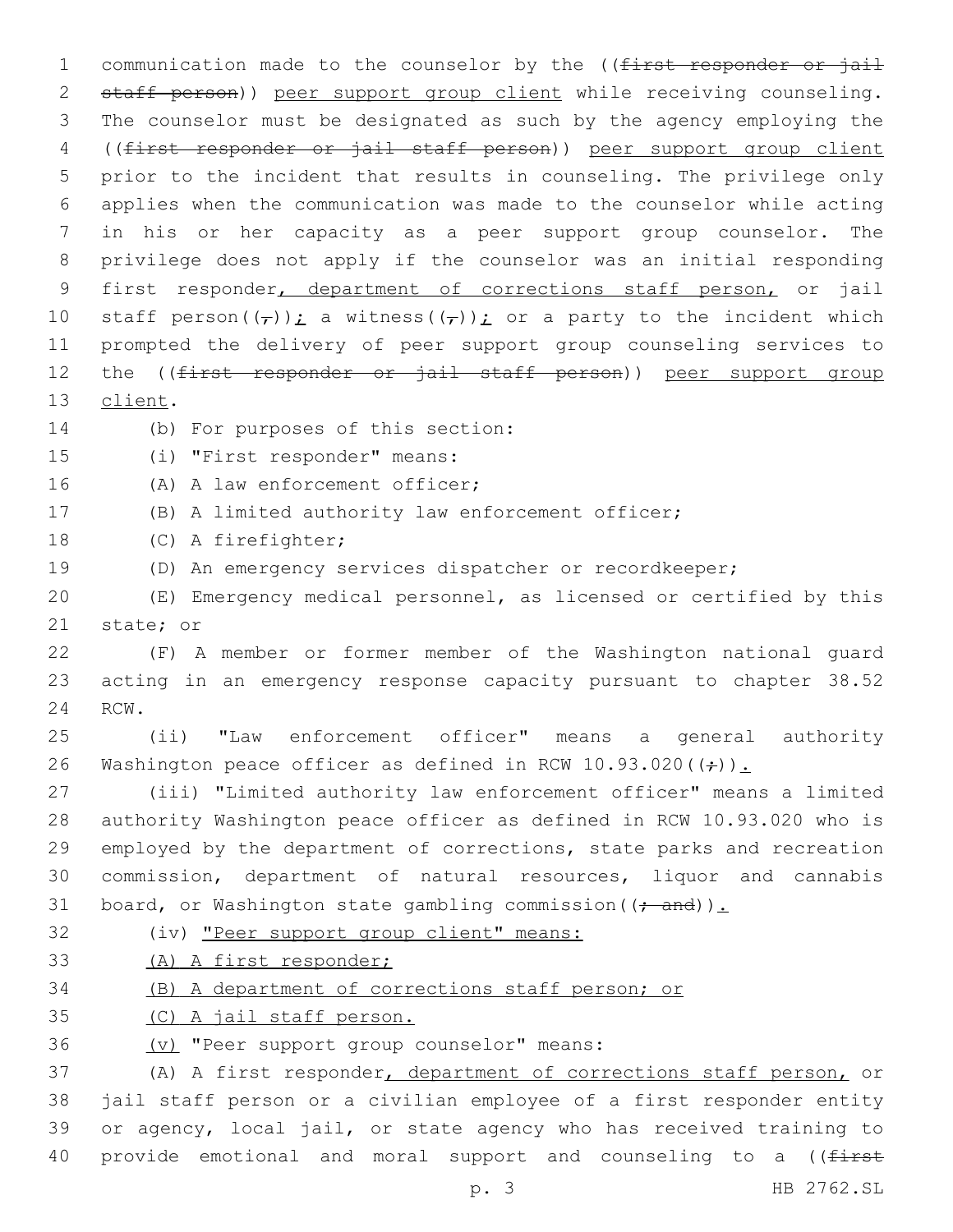responder or jail staff person)) peer support group client who needs 2 those services as a result of an incident in which the ((first responder or jail staff person)) peer support group client was involved while acting in his or her official capacity; or

 (B) A nonemployee counselor who has been designated by the first responder entity or agency, local jail, or state agency to provide 7 emotional and moral support and counseling to a ((first responder or 8 jail staff person)) peer support group client who needs those 9 services as a result of an incident in which the ((first responder or *jail staff person*)) peer support group client was involved while 11 acting in his or her official capacity.

 (7) A sexual assault advocate may not, without the consent of the victim, be examined as to any communication made between the victim 14 and the sexual assault advocate.

 (a) For purposes of this section, "sexual assault advocate" means the employee or volunteer from a community sexual assault program or underserved populations provider, victim assistance unit, program, or association, that provides information, medical or legal advocacy, counseling, or support to victims of sexual assault, who is designated by the victim to accompany the victim to the hospital or other health care facility and to proceedings concerning the alleged assault, including police and prosecution interviews and court 23 proceedings.

 (b) A sexual assault advocate may disclose a confidential communication without the consent of the victim if failure to disclose is likely to result in a clear, imminent risk of serious physical injury or death of the victim or another person. Any sexual assault advocate participating in good faith in the disclosing of records and communications under this section shall have immunity from any liability, civil, criminal, or otherwise, that might result from the action. In any proceeding, civil or criminal, arising out of a disclosure under this section, the good faith of the sexual assault advocate who disclosed the confidential communication shall be 34 presumed.

 (8) A domestic violence advocate may not, without the consent of the victim, be examined as to any communication between the victim 37 and the domestic violence advocate.

 (a) For purposes of this section, "domestic violence advocate" means an employee or supervised volunteer from a community-based domestic violence program or human services program that provides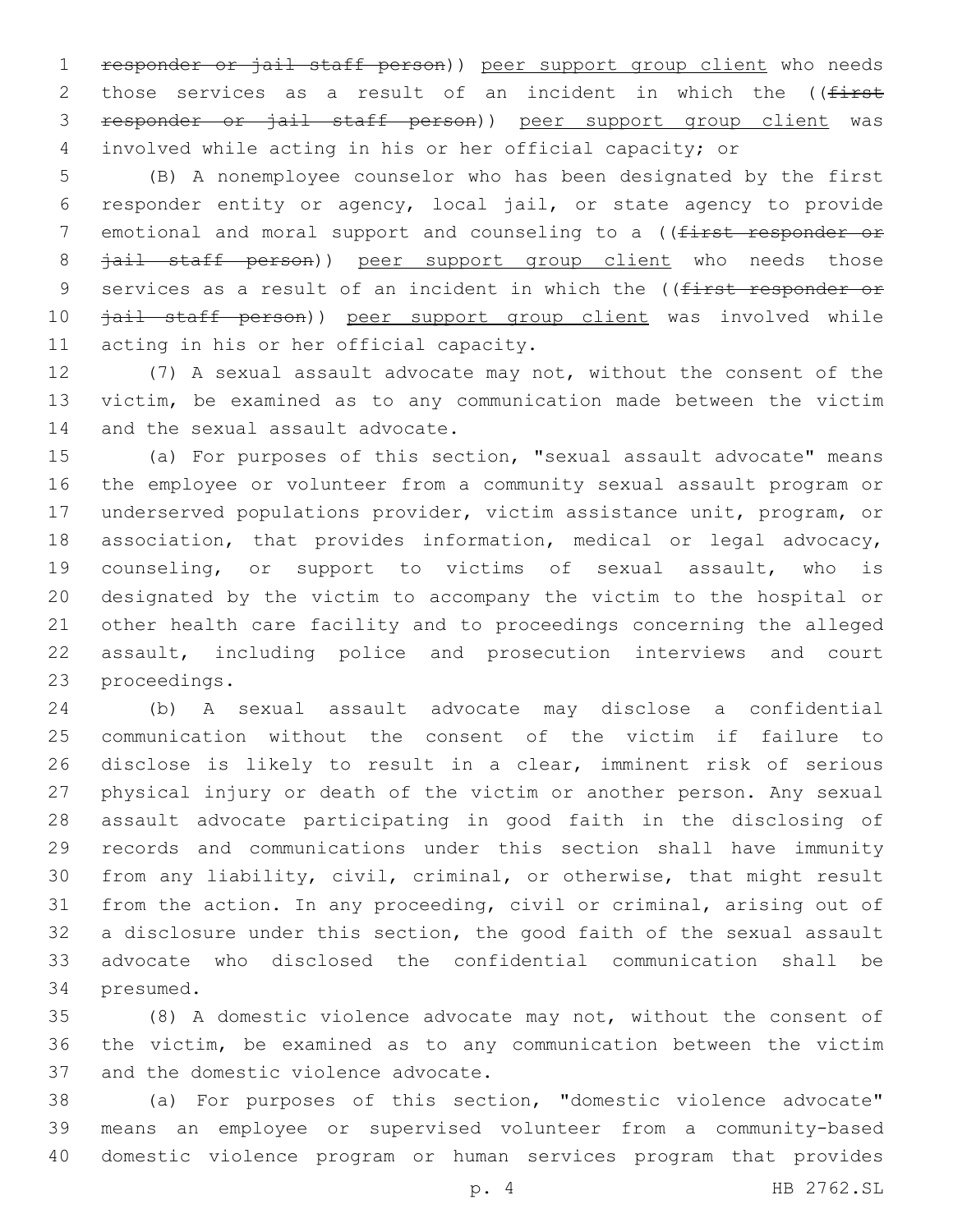information, advocacy, counseling, crisis intervention, emergency shelter, or support to victims of domestic violence and who is not employed by, or under the direct supervision of, a law enforcement agency, a prosecutor's office, or the child protective services 5 section of the department of ((social and health services)) children, youth, and families as defined in RCW 26.44.020.6

 (b) A domestic violence advocate may disclose a confidential communication without the consent of the victim if failure to disclose is likely to result in a clear, imminent risk of serious physical injury or death of the victim or another person. This section does not relieve a domestic violence advocate from the requirement to report or cause to be reported an incident under RCW 26.44.030(1) or to disclose relevant records relating to a child as 14 required by RCW 26.44.030(((14))) (15). Any domestic violence advocate participating in good faith in the disclosing of communications under this subsection is immune from liability, civil, criminal, or otherwise, that might result from the action. In any proceeding, civil or criminal, arising out of a disclosure under this subsection, the good faith of the domestic violence advocate who disclosed the confidential communication shall be presumed.

 (9) A mental health counselor, independent clinical social worker, or marriage and family therapist licensed under chapter 18.225 RCW may not disclose, or be compelled to testify about, any information acquired from persons consulting the individual in a professional capacity when the information was necessary to enable the individual to render professional services to those persons 27 except:

 (a) With the written authorization of that person or, in the case of death or disability, the person's personal representative;

 (b) If the person waives the privilege by bringing charges against the mental health counselor licensed under chapter 18.225 32 RCW;

 (c) In response to a subpoena from the secretary of health. The secretary may subpoena only records related to a complaint or report 35 under RCW 18.130.050;

 (d) As required under chapter 26.44 or 74.34 RCW or RCW 71.05.360 37 (8) and (9); or

 (e) To any individual if the mental health counselor, independent clinical social worker, or marriage and family therapist licensed under chapter 18.225 RCW reasonably believes that disclosure will